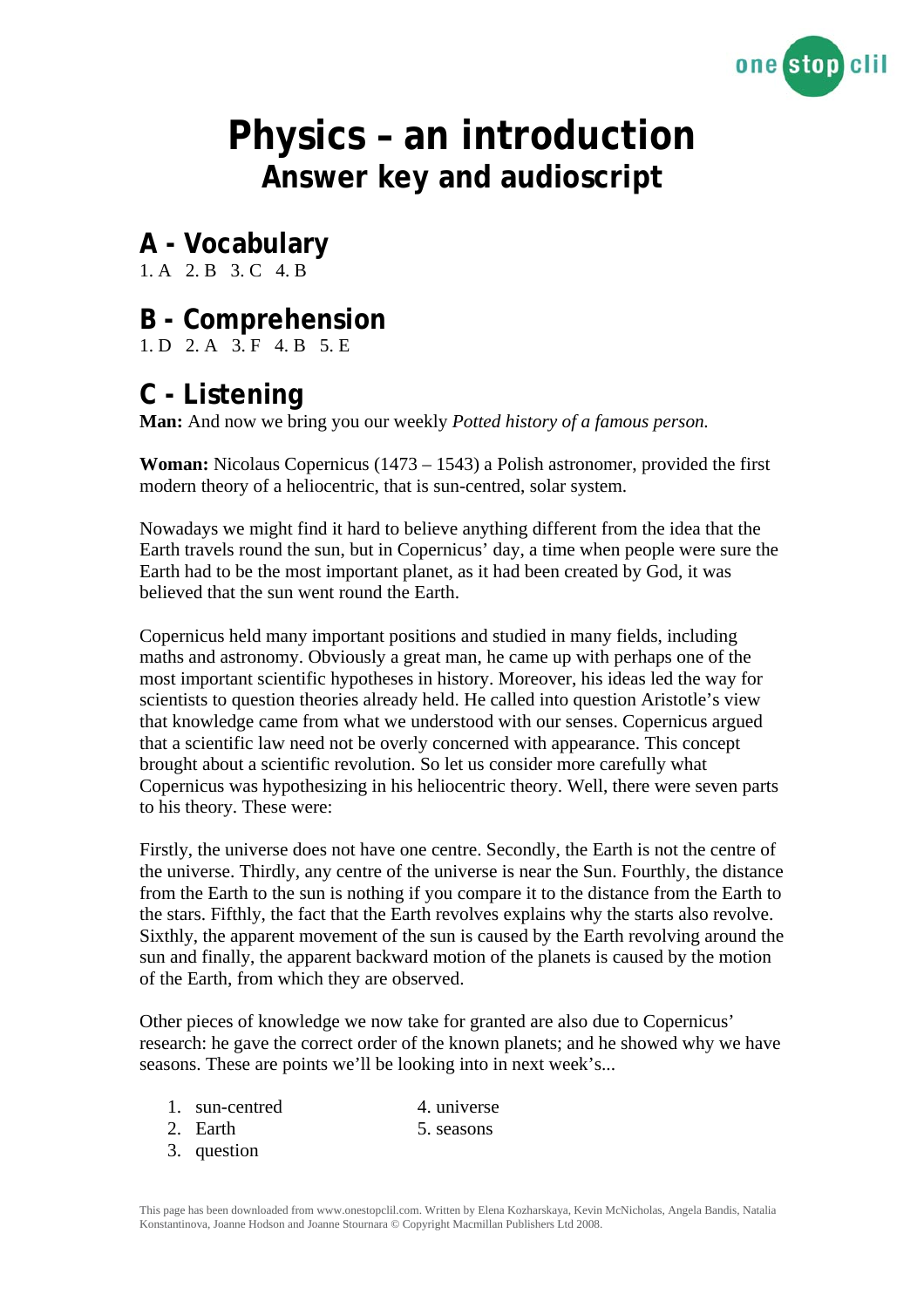

### **D - Vocabulary**  a) 1. H 2. D 3. B 4. E 5. C 6. G 7. F 8. A

b)

- 1. perform 5. survey
- 2. three-dimensional 6. spark
- 
- 4. accelerate 8. reveal
- 3. leading 7. dark matter

## **E - Comprehension**

1. F 2. F 3. T 4. T 5. F

### **F - Listening**

**Teacher:** Well Jade, you've done the research for your project, the Big Bang, so let's go through what you found and I'll answer any questions you have.

**Jade:** Hmm, it appears that the Big Bang is a scientific theory of how the universe emerged roughly 13.7 billion years ago. The phrase Big Bang is used both to mean a point in time when the expansion of the universe began and more generally to explain the origin and expansion of the universe.

**Teacher:** Yes, Jade. Well done. Basically, it's an explanation for the beginning of the universe. So tell me. What did you learn about matter as far as the theory is concerned?

**Jade**: If I've understood correctly, the universe today is expanding because all matter is moving outwards. So if we follow the movement back in time, we come to the conclusion that at one time all matter was concentrated together.

**Teacher:** Precisely. And then for some reason, which has yet to be explained, it exploded and that sent all the material outwards. This then triggered a chain of events leading to the creation of the galaxies, stars, planets and the beginning of life on Earth.

**Jade:** Yes, and I found out that nanoseconds – that's a really short time – after the Big Bang, the whole universe was made up of a hot, thick cloud of hydrogen atoms. Because it was so dense, the atoms collided violently, which caused a lot of the hydrogen atoms to fuse together and form helium.

**Teacher:** Interestingly enough, that's actually what is going on at the core, that is, the centre of a star too! Anyway, once the Big Bang had occurred it took a couple of hundred million years for the hydrogen and helium to collect together into enormous gas clouds, pushed by gravity. These were the beginnings of simple galaxies. Well, time is getting on, so we'll continue this at our next meeting.

- 1. Roughly 13.7 billion years ago.
- 2. It's used to refer to a point in time when the expansion of the universe began as well as generally to explain the origin and expansion of the universe.
- 3. outwards
- 4. concentrated
- 5. a chain of events leading to the creation of galaxies, stars, planets, the beginning of life.
- 6. The universe was so dense after the Big Bang that the hydrogen atoms collided violently.